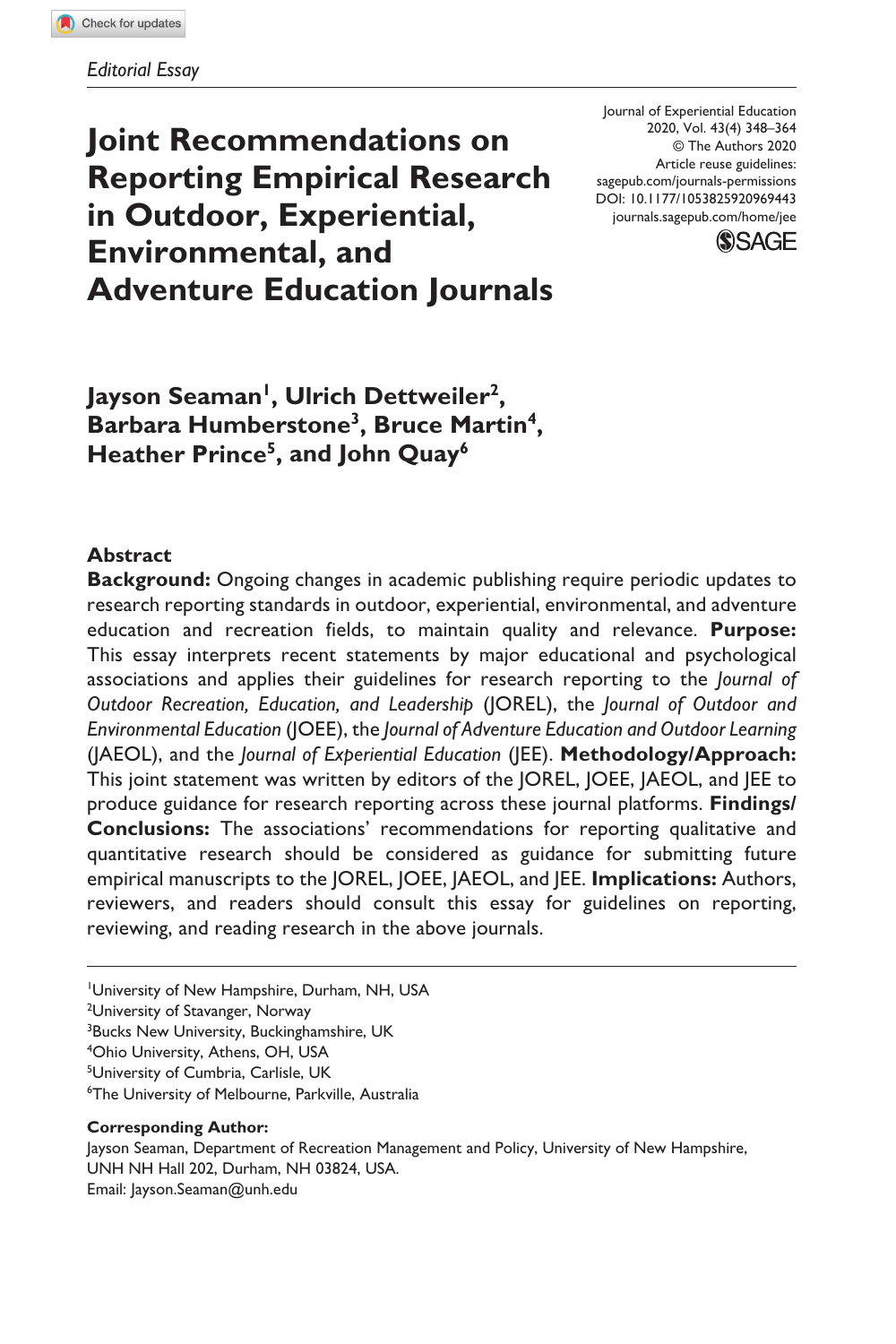#### **Keywords**

Journal of Outdoor Recreation, Education, and Leadership, Journal of Outdoor and Environmental Education, Journal of Adventure Education and Outdoor Learning, manuscript preparation, research reporting

As editors of leading academic outlets for research in experiential, environmental, adventure, and outdoor education and recreation, our responsibilities include examining how changes in the broader landscape of education and social science research might affect the journals in our charge. These include the *Journal of Outdoor Recreation, Education, and Leadership* (JOREL), the *Journal of Outdoor and Environmental Education* (JOEE), the *Journal of Adventure Education and Outdoor Learning* (JAEOL), and the *Journal of Experiential Education* (JEE). Recently, the American Educational Research Association (AERA), the Society for Research on Child Development (SRCD), and the American Psychological Association (APA) all produced statements directing how research should be reported in their respective outlets. In our view, these statements merit attention as the kinds of research the AERA, SRCD, and APA publish overlaps substantively with research published in the journals we manage. New standards in these areas are therefore relevant to our collective project as stewards of knowledge in our fields.

The purpose of this essay is to introduce authors, reviewers, and readers to the recent statements issued by the above associations, particularly concerning reports of qualitative and quantitative research. Although such reports are not pertinent to every type of article published in our journals (e.g., conceptual articles), sharing aspects of these statements with authors and reviewers contributing to our journals will, we believe, help improve the quality of scholarship in our fields and thereby increase the impact, significance, and reach of our contributors' research. Our aim is not to legislate particular research topics or methods, but rather to highlight salient elements of these statements so they can inform the manner in which future research is reported, reviewed, and approached by readers in the journals we manage.

In the following sections, we summarize recent guidelines for published research issued by the AERA, SRCD, and APA and further explain our rationale for adopting some of their recommendations. We then highlight the most pertinent elements of each statement with regard to qualitative and quantitative research, respectively. (Reporting on mixed-methods research is beyond the scope of this essay. See Levitt et al., 2018, for guidance.) We conclude by summarizing key points and advising readers where to seek journal-specific information.

# **Summary of Recently Published Guidelines by the AERA, SRCD, and APA**

Our knowledge of the process by which the AERA, SRCD, and APA developed their respective recommendations is limited to the descriptions provided in their original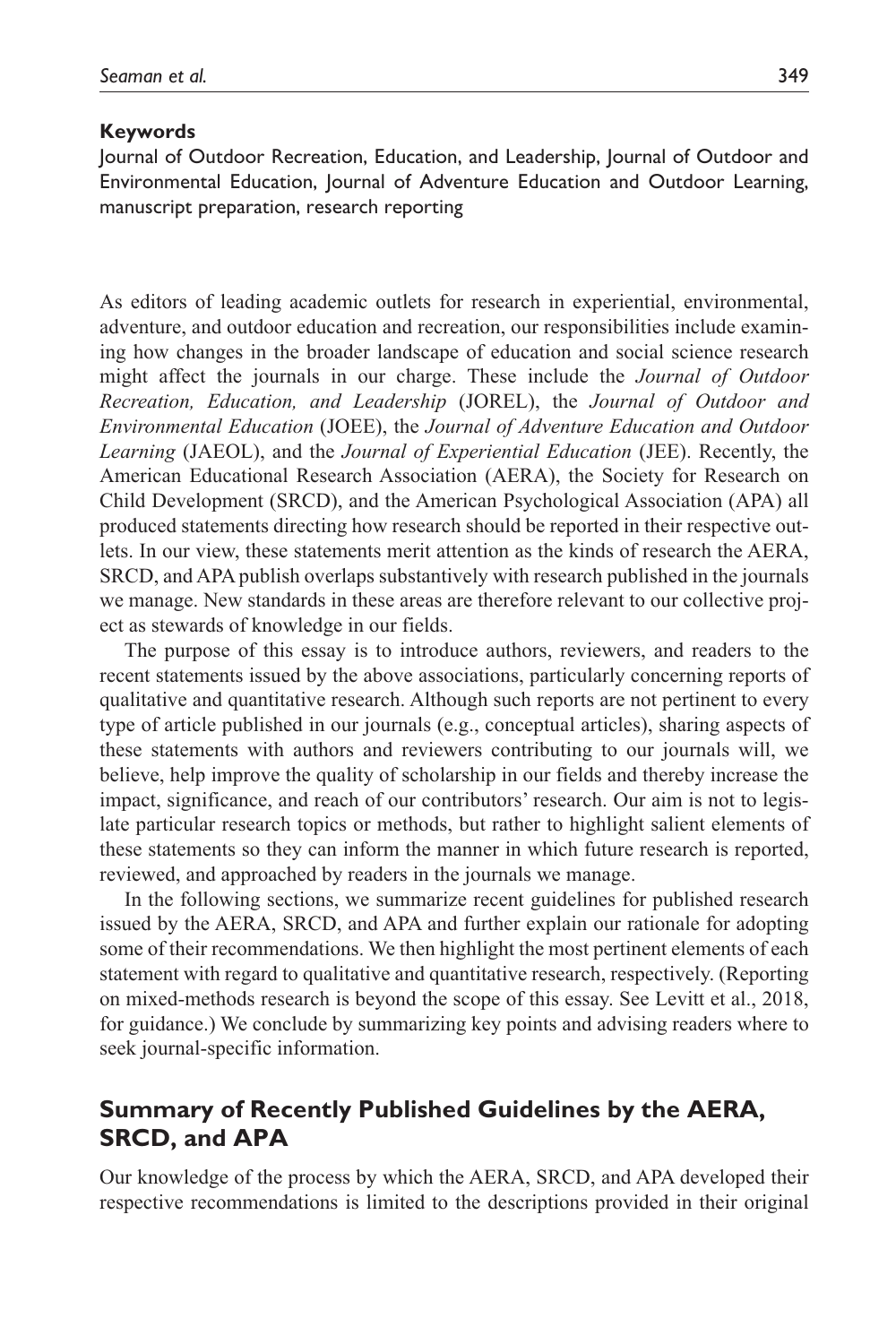statements. Rather than recapitulating those descriptions here (they are available in the originals; see AERA, 2006; Appelbaum et al., 2018; Levitt et al., 2018; SRCD, 2020), it seems more useful for us to describe our motivations for adopting these guidelines and for approaching this editorial essay collectively. First, we all serve overlapping communities of inquiry and receive manuscripts on related topics. We therefore thought it would be more efficient to compose one document that provides greater continuity and clarity of expectations for scholars across leading outlets in our field(s). Second, although the guidelines referenced in this essay emanate from associations based largely in the United States, they are aligned with best practices that are currently advocated worldwide (e.g., Wyse et al., 2018). We therefore thought it beneficial to compose a document jointly to ensure any proposed guidelines were not overly restrictive or too narrowly tailored. Our priority remains encouraging diverse submissions while also appreciating the distinct emphases of our respective journals. Third, although the lifespans and publishing histories of the JOREL, JOEE, JAEOL, and JEE differ, they all are moving from peripheral to full participants in the Web of Science and wish to continue progress in this respect because this increases their appeal to a broader array of authors and audiences (we elaborate on this point in the final section of this article). These developments, though positive, nonetheless introduce certain editorial considerations. Externally, it is important to continually demonstrate relevance and rigor in published research. Internally, editorial teams, authors, and reviewers need support adapting to heightened expectations. A freely available, joint statement seemed the best way to initiate this support. Finally, we feel it is important for readers to know that this project was endorsed by our Editorial Boards and the essay reviewed by two peers whose identities were blind to us.<sup>1</sup>

Below, we focus on salient parts of each of the AERA, SRCD, and APA statements in terms of their relevance to reporting research on various aspects of educational, recreational, environmental, and adventure experiences in the JOREL, JOEE, JAEOL, and JEE. Our evaluation of these statements reflects our experiences with the hundreds of manuscripts we have received as editors. Note, the associations' full statements are freely available online, so readers are also encouraged to read those closely and assess for themselves which elements are most applicable to their specific projects. (See reference section for web addresses for the full statements.)

## *General Guidelines*

*AERA statement.* The AERA's statement, although released in 2006, is still maintained as the AERA's definitive standard for reporting educational research (see [https://](https://www.aera.net/Publications/Standards-for-Research-Conduct) [www.aera.net/Publications/Standards-for-Research-Conduct](https://www.aera.net/Publications/Standards-for-Research-Conduct)). It also provides the most general guidance. The statement's foundational concern is that reports should be *warranted* and *transparent* (p. 33). *Warrantability* refers to the adequacy of evidence in justifying results and conclusions, and *transparency* concerns the explicitness of the logic connecting all parts of the reported study. The AERA statement breaks these two foundational criteria into eight elements comprising a research report: (1) *problem formulation*, (2) *design and logic*, (3) *sources of evidence*, (4) *measurement and*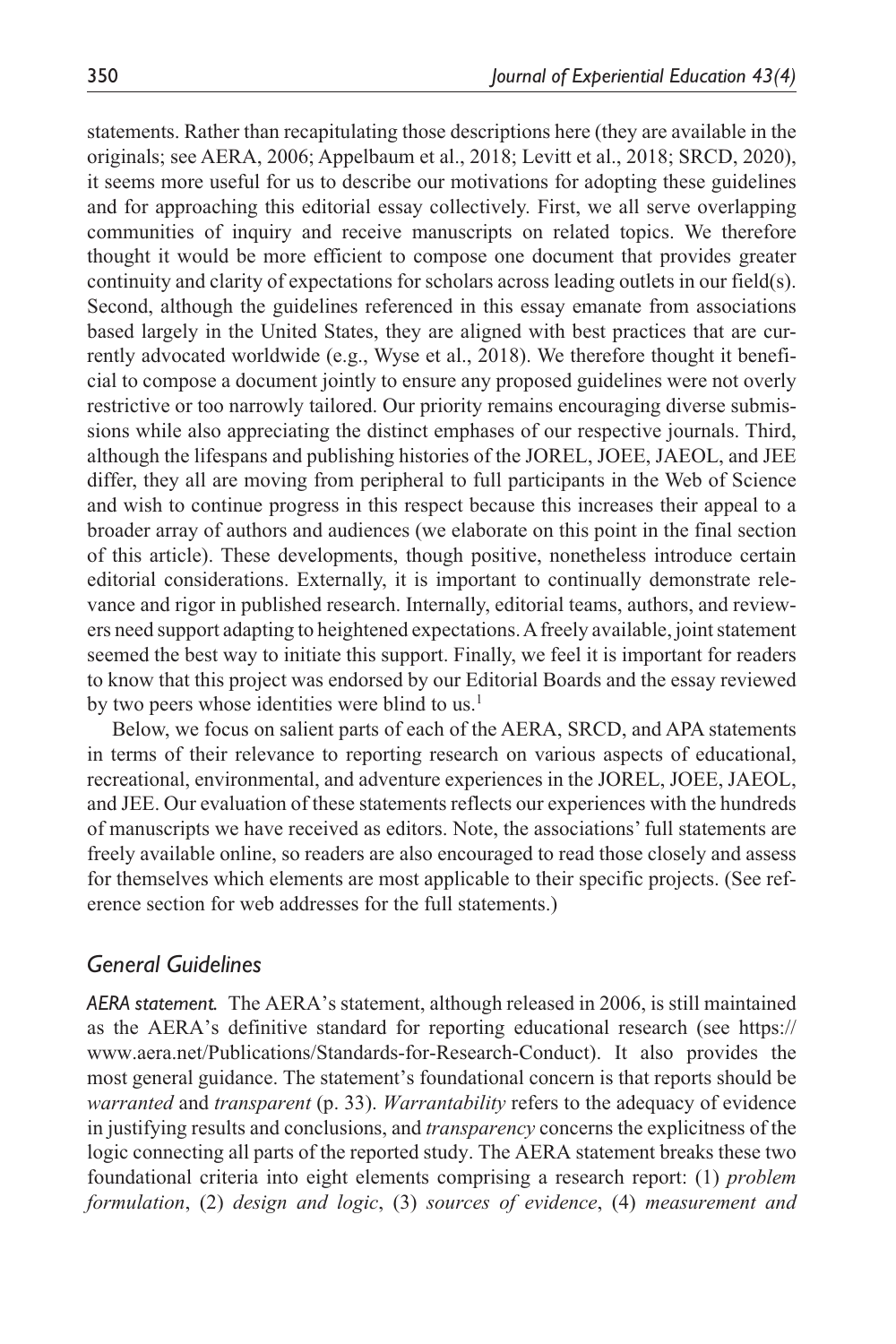*classification*, (5) *analysis and interpretation*, (6) *generalization*, (7) *ethics and reporting*, and (8) *title, abstract, and headings.* Manuscripts submitted to the JOREL, JOEE, JAEOL, and JEE are sometimes underdeveloped in one or more of these respects, which undermines the warrantability of the claims and/or the transparency of the report. Here, we summarize two important points from the AERA statement that cut across research approaches—issues concerning evidence and generalization integrating other issues into later sections of this article.

*AERA Item 3, sources of evidence (p. 35).* Selecting sources of evidence depends on the purpose of the research, the chosen theoretical framework (which governs methodology), and the analytic aims (e.g., cross-sectional, comparative, richly descriptive). Sufficient detail should be provided about the sample population and any intervention/ program to warrant or delimit claims. If the study hinges on a program or intervention, design features that are *theoretically* relevant to the analysis should be specified in detail, and their relationship to any items of interest should be explained such that the relationship could be investigated in another location or a later study. For single case studies, authors should explain what phenomenon their case represents, describe how the specific sample was selected to represent the focal phenomenon (beyond convenience), and justify the data they opted to collect.

*AERA Item 6, generalization (p. 39).* Research reported in the JOREL, JOEE, JAEOL, or JEE is not ordinarily aimed at statistical generalization; however, it often seeks to generate insights that may extend to other contexts, methods, settings, populations, or practices. Moreover, regardless of the original author's intent, subsequent researchers tend to cite prior work as if its findings apply outside the original research context. Therefore, two points deserve summary here. It will be easiest to quote the AERA statement directly:

6.1. Whether generalization is intended by the author or not, it is crucial to make clear the specifics of the participants, contexts, activities, data collections, and manipulations involved in the study. This includes all of the specifics that are relevant either to the logic by which the study should apply to the generalizations or to permit readers to draw the necessary comparisons to their own contexts of interest. (p. 39)

The AERA statement (2006) further explains that authors should clearly specify the contexts to which inferences might reasonably extend. For example, this could include a similar age or grade level, demographic composition, institutional setting, program purpose, and so forth. In our assessment, knowledge has also advanced to the point where it is no longer sufficient to speak in general terms about an intervention, for example, "an adventure-based teambuilding program," "wilderness therapy," "a service-learning project," or "a school outdoor education program." Instead, specific, study-relevant aspects of practice should be highlighted to aid readers in making inferences about other settings or for implementing or testing an intervention elsewhere. A good example can be found in the article *Increasing and generalizing*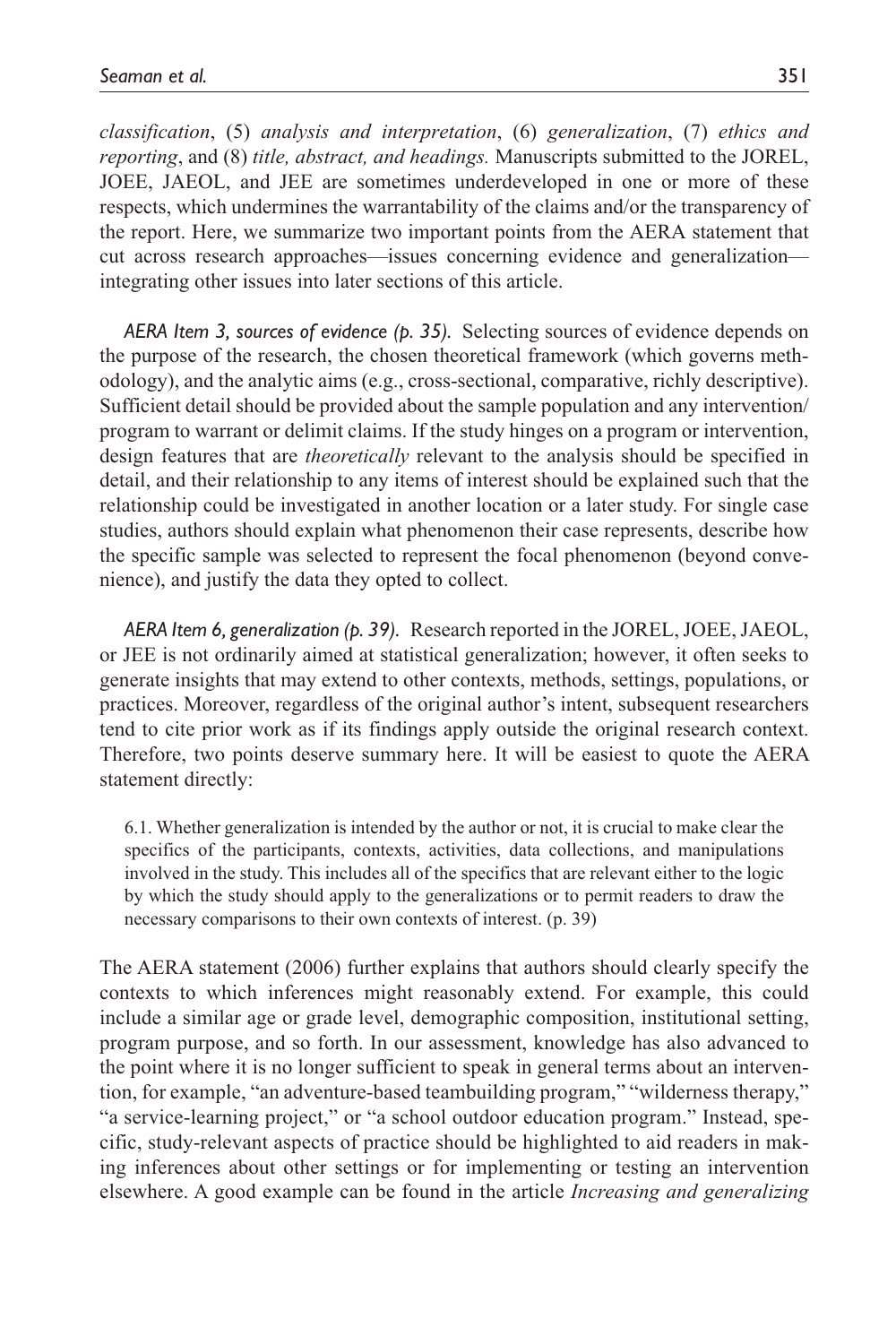*self-efficacy: The effects of adventure recreation on the academic efficacy of early adolescents* (Widmer et al., 2014).

*SRCD sociocultural policy.* In January 2020, the SRCD adopted a new policy across all its journal platforms. The policy represents an effort to appropriately contextualize findings from research involving human subjects and to avoid problems of replicability and generalizability that stem from the overrepresentation of participants from Western, Educated, Industrialized, Rich, and Democratic (WEIRD) populations (see Henrich et al., 2010). Participant characteristics that might influence (or potentially explain) processes and outcomes of interest are sometimes not sufficiently considered in manuscripts submitted to the journals we manage. This lack of transparency weakens the warrantability of empirical findings. Therefore, we consider the SRCD policy to be a best practice in research reporting. Their policy is as follows:

As developmental science becomes more global, and the role of context in human development becomes more evident, it is necessary that SRCD publications provide, in addition to age, an indication of the unique characteristics of the sample and the "socioeconomic and cultural place" from which their findings originate. Accordingly, it is now required that manuscripts to be published in SRCD journals specify clearly in the appropriate section(s) (e.g., Method, Discussion) and in an abbreviated form in the Abstract: (1) the dates of data collection (if applicable); (2) the theoretically relevant characteristics of the particular sample studied, for example, but not limited to: race/ ethnicity, socioeconomic status, language, sexual orientation, gender identity (inclusive of non-binary options), religion, generation, family characteristics; and (3) the place(s) from which that sample was drawn, including country, region, city, neighborhood, school, etc. and all other context variables that are relevant to the focus of the publication, except when it violates expectations of privacy and confidentiality by an institutional review board or the setting itself. Additionally, selection and recruitment procedures should be clearly specified in the Method section. (SRCD, 2020, para. 1)

As our journals welcome international submissions across a range of settings and populations, it is increasingly important that authors describe the sociocultural characteristics of their participants, justify the inclusion or exclusion of these characteristics in their analyses, and explain how these factors are pertinent to the research questions, hypotheses, results, and limitations. These explanations should be substantiated by citing relevant literature. Finally, whenever describing research participants' sociocultural characteristics, authors should follow bias-free language guidelines (see e.g.,: https://apastyle.apa.org/style-grammar-guidelines/bias-free-language).

# **Reporting Qualitative and Quantitative Research**

In 2018, the APA released separate statements summarizing the work of two committees charged with providing recommendations for reporting qualitative and quantitative research (Appelbaum et al., 2018; Levitt et al., 2018). Below, we summarize select points from each of these articles that are pertinent to issues we see in the JOREL,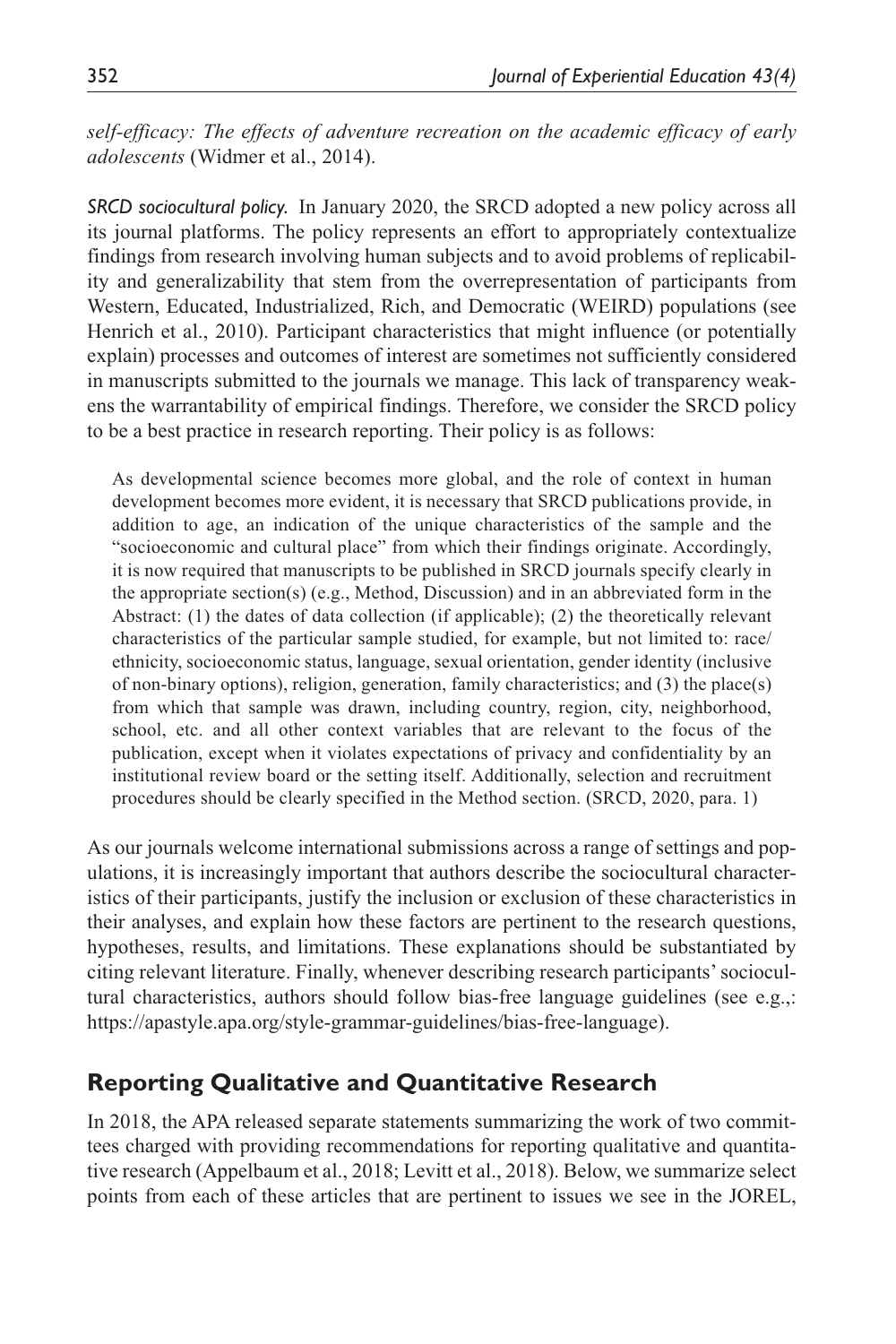JOEE, JAEOL, and JEE, beginning with qualitative research. Again, readers are encouraged to consult the original statements for specific guidelines that might enhance their presentations. Here, we limit our discussion to the points that are most relevant to the concerns we frequently notice as editors.

## *Reporting Qualitative Research*

*Reporting style and manuscript structure.* Like the committee charged with developing the APA's recommendations, we do not believe authors should devote space to justifying the use of qualitative methods as such. Authors should justify their methods according to their research purposes, focal phenomena, and tradition of inquiry. By implication, the traditional five-part reporting structure (*Introduction, Literature Review, Methods, Findings, Discussion and Conclusion*) will serve some but not all qualitative reports. Authors should follow that structure only if it serves their presentation. The structure of a qualitative report will most likely be determined by the research aims, nature of the data, and/or tradition of inquiry. For example, it may

include a narrative style of reporting, in which the research endeavor is presented as a story. These reports may be organized thematically or chronologically. They may be presented in a reflexive first-person style, detailing the ways in which researchers arrived at questions, methods, findings, and considerations for the field . . . qualitative researchers often combine Results and Discussion sections, as they may see both as intertwined and therefore not possible to separate a given finding from its interpreted meaning within the broader frame of the analysis. Also, they may use headings that reflect the values in their tradition (such as "Findings" instead of "Results") and omit ones that do not. (Levitt et al., 2018, pp. 28–29)

Reports of grounded theory, for example, may locate the bulk of a literature review in the latter part of a manuscript, because that is consistent with the methodology (Corbin  $\&$ Strauss, 2008). These decisions are not haphazard but flow from the study's methodology and decisions about how best to communicate the study's logic. Authors should therefore be faithful to the tradition of inquiry guiding their study rather than following a formulaic structure, while also providing a rationale if they depart from the conventions of their chosen tradition. Regardless of these structural choices, authors should still follow a journal's formatting requirements regarding section heading style and placement.

*Rhetorical features.* Reports of qualitative research can involve other rhetorical features that might be unfamiliar to some reviewers and readers. These include but are not limited to:

(a) The use of first-person narration typical of the kind of self-reflexivity required when detailing analytic procedures. In quantitative reports, this can be perceived as bias, whereas in qualitative reports it is used to demonstrate transparency and enhance trustworthiness.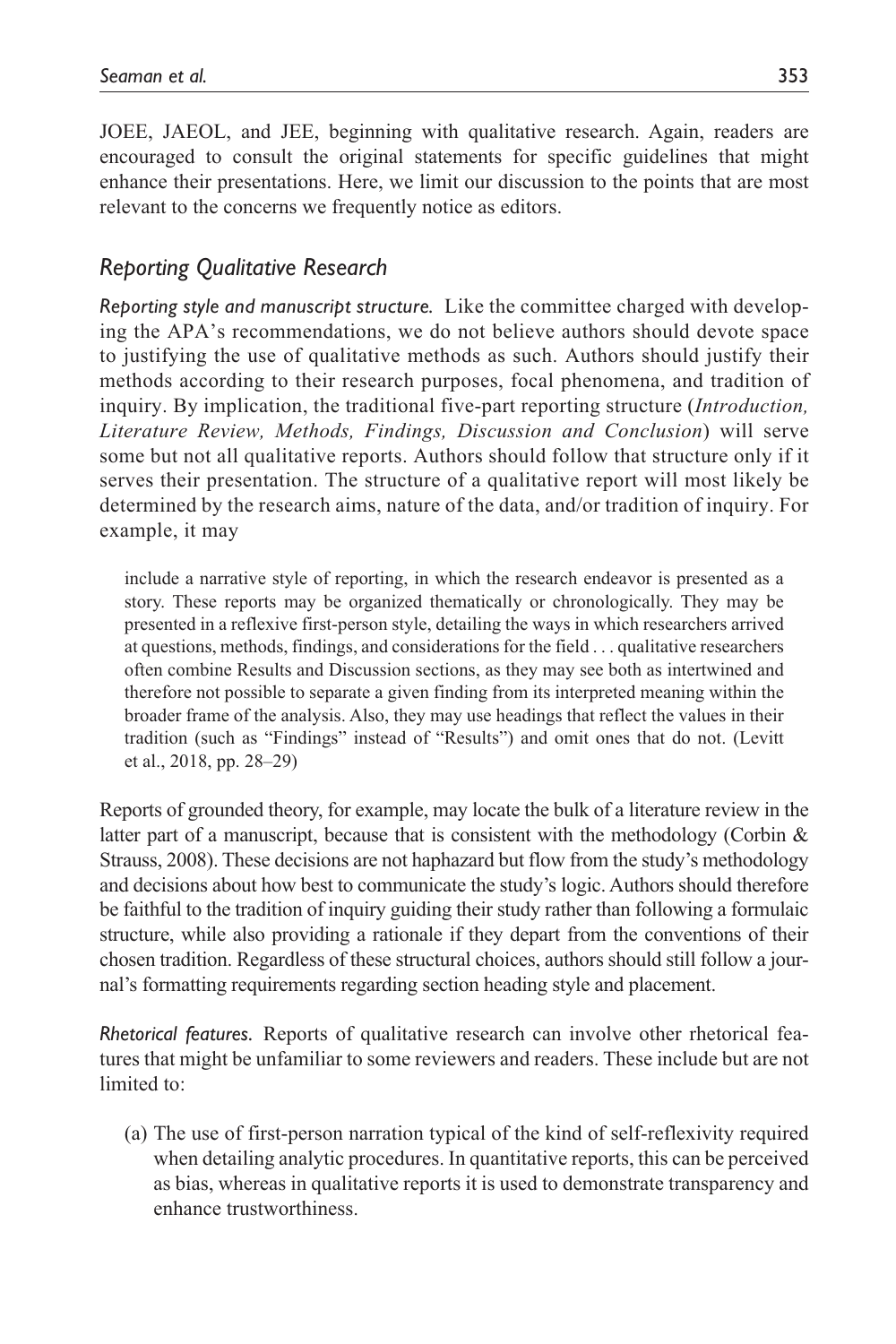- (b) The evolution of research questions throughout a project due to the iterative process often used to collect and analyze data.
- (c) The alteration of methods (e.g., modifying interview questions, changing observational foci) due to the evolution of one's research questions, thematic development, or recruitment of new participants (see Levitt et al., 2018, p. 29).

Appearance of these rhetorical features should demonstrate to reviewers and readers that an author is striving for transparency, not that they are biased by their involvement. Authors should avoid solipsism, however, and stay focused on the report as a means of communicating the salient points of a research study. (Autoethnography and autobiography have unique stylistic considerations. See, for example, Sparkes, 2020.) The requirement of transparency places a heavy burden on authors to both reveal and explain the logic of their inquiry as it proceeded, including how their own perspective and judgments shaped its evolution.

*Representation of context.* A main strength of qualitative research is its ability to represent *context*, or the "situatedness" of the researcher's phenomenon of interest (Levitt et al., 2018). Context is represented in at least three ways: (1) "*the context of the investigators*," which involves "researchers' relationship to the study topic, with their participants, and to related ideological commitments"; (2) the "*context within which a phenomenon or study topic* is being construed" (e.g., a particular cultural setting, historical period, or geographic/environmental space); and (3) the "*contexts of [the researcher's] data sources*," especially as they help to understand participants' responses or experiences (p. 29, emphases in original). Even if the focus of the research is not on context per se, researchers should describe how the contexts listed above might influence the analysis, themes, and conclusions, as this is a critical aspect of qualitative reporting.

*Terminology.* Different qualitative traditions use distinctive terminology to communicate their philosophical and methodological commitments. As far as possible, authors should strive for fidelity with the conventions of their chosen tradition of inquiry. This situates a given study in a particular discipline, helps readers interpret its findings, and expands research in outdoor, experiential, environmental, and adventure fields in new directions. Where the meaning of terms is not obvious, such as when technical precision is required, authors should provide definitions to aid understanding and interpretation. At the same time, authors should avoid excessively using jargon that could confuse or obfuscate. Inviting a colleague who is not familiar with the research to read a draft prior to submission is often useful in this respect.

Levitt et al. (2018) also provide some broadly accepted terms authors may opt to use when describing their projects. For example, authors may elect to use:

(a) "*approach to inquiry* to refer to the philosophical assumptions that describe researchers' understanding of the research traditions or strategies . . . For instance, they could indicate whether their approaches to inquiry are descriptive,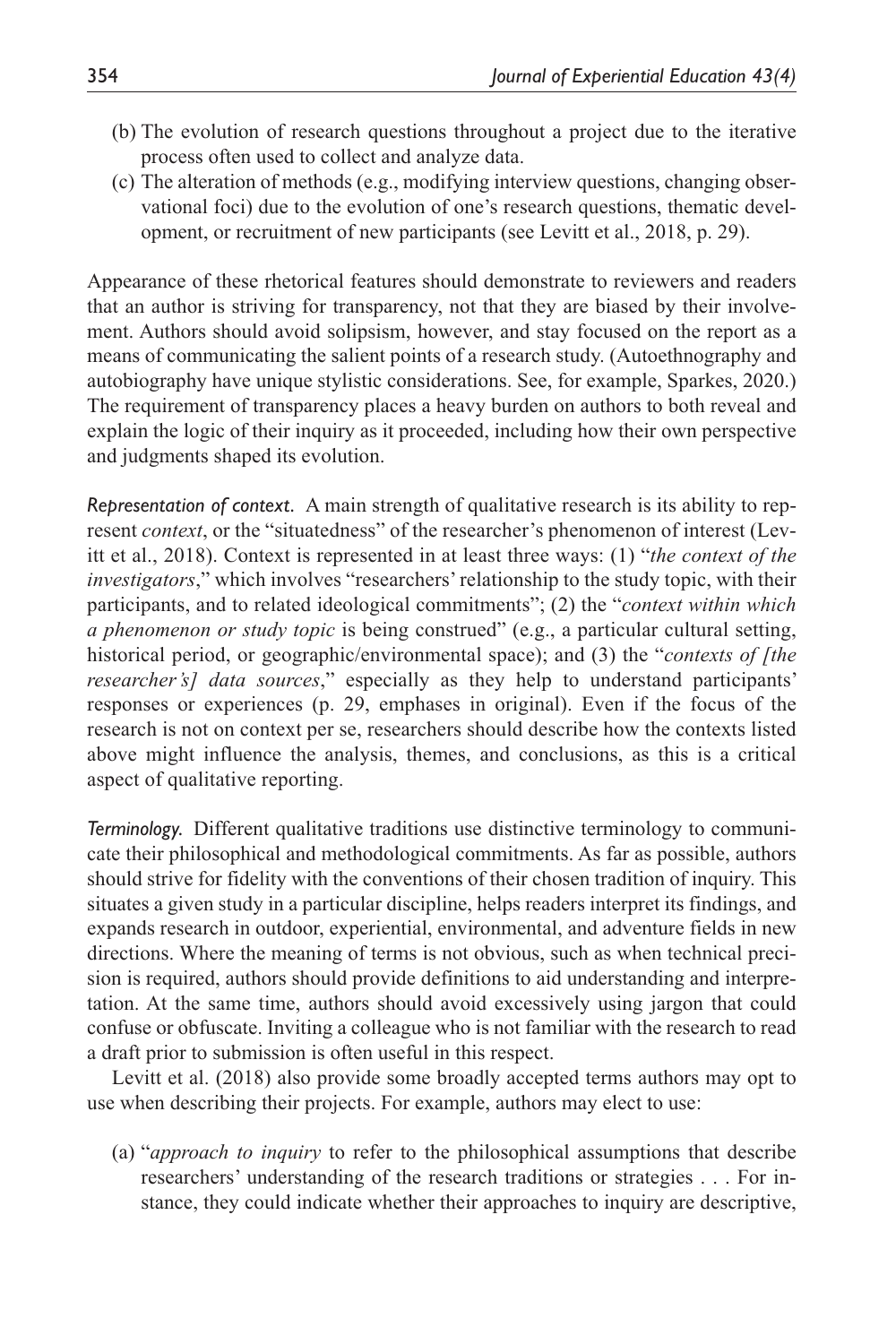interpretive, feminist, psychoanalytic, postpositivist, critical, postmodern, or constructivist" (p. 32, emphasis in original);

- (b) *"data-collection strategies*" to refer "to the many ways qualitative researchers gather data. These can include activities such as conducting archival research, focus groups, interviews, ethnographic observation, fieldwork, media searches, and reflexive note-taking" (p. 32, emphasis in original);
- (c) "*data-analytic strategies*" to refer "to the procedures used to analyze the data (e.g., constant comparison, eidetic reduction, the generation of themes)" (p. 32, emphasis in original);
- (d) "*research design*" to refer to "the combination of approaches to inquiry, datacollection strategies, and data-analytic strategies selected for use in a given study" (p. 32, emphasis in original). This might involve using a set of conventions governed by a specific tradition, such as grounded theory, or it might involve combining from different traditions to suit a particular study.

*Methodological integrity.* Even if authors decide not to use the headings above, the categories they reference should be considered required elements of qualitative research reports. Their inclusion is important for establishing a study's methodological integrity, which reflects

how well the literature review is conducted to situate a study's aims, approaches to inquiry are selected to address those aims, methods and procedures are used in an investigation to meet those aims, and the articulation of implications are grounded in the methods used and the findings produced. (Levitt et al., 2018, p. 33)

In other words, the style and structure of a manuscript should help the reader understand the logic underlying an inquiry and grasp the coherence of this logic across all aspects of a report. Methodological integrity is thus central to the validity of claims made in a report of qualitative research—to its *warrantability*. When elements of a report are missing or not aligned with each other, it can undermine the trustworthiness of the report and weaken its claims (p. 33). (For an extended discussion, see Levitt et al., 2016.)

*Manuscript structure.* The APA statement (Levitt et al., 2018) provides a chart outlining the above features in greater detail (see pp. 35–37). Although their chart surpasses the level of specificity we wish to include here, we will summarize and elaborate on some of its recommendations that are sometimes missing in qualitative reports submitted to the JOREL, JOEE, JAEOL, and JEE. Please note that a manuscript's structural features may vary from the headings used below and may also be applied in different ways. For example, some authors may adopt headings that enable them to discuss the significance of their findings as they are presented rather than separating "Findings" and "Discussion" sections.

(1) *Title.* Manuscript titles should help readers understand the focus of a study. It can also be helpful to reference the research tradition or approach to inquiry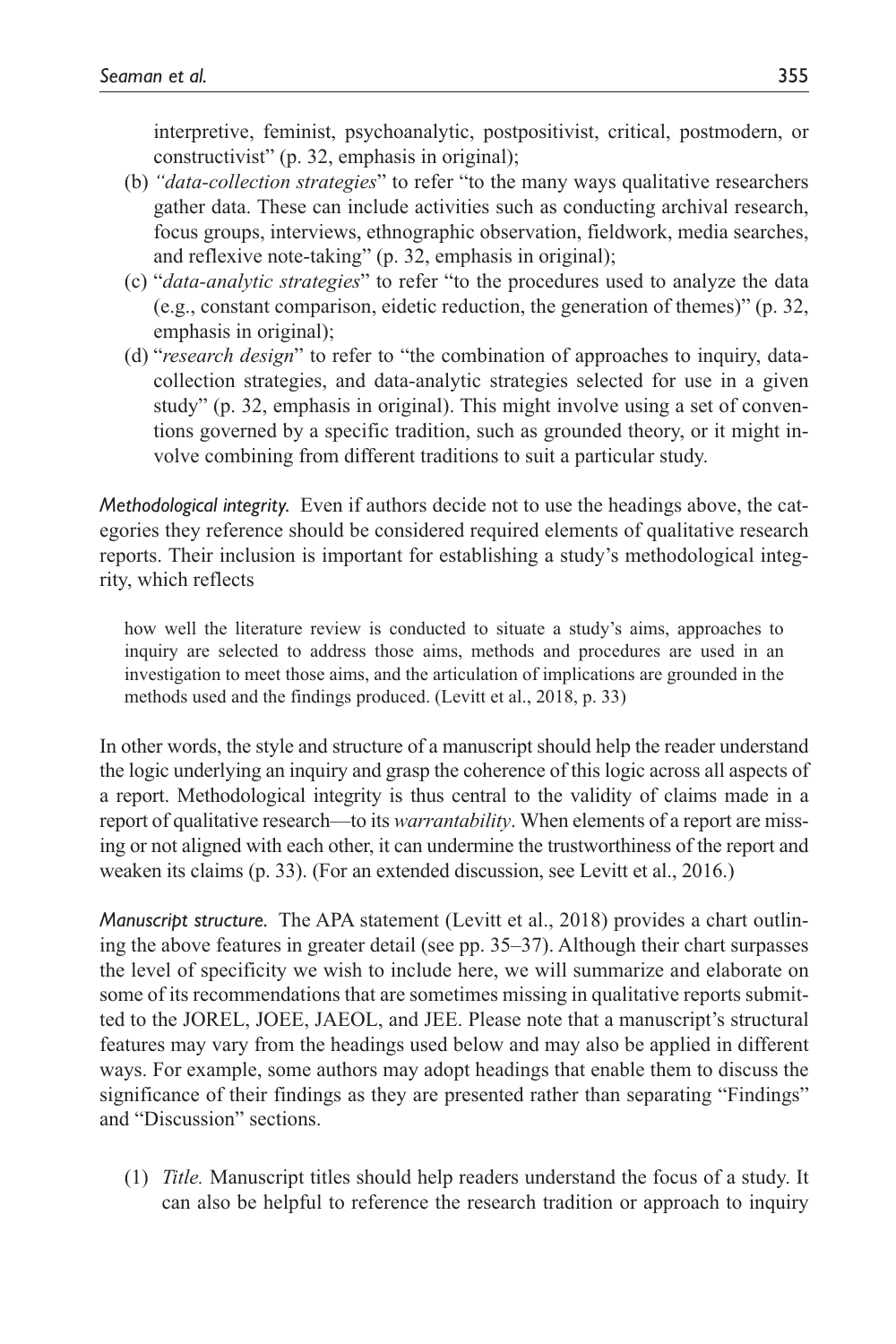used by the author, or the research outcome (e.g., *The positive effects of outdoor spaces on young people's mental health during a pandemic*).

- (2) *Abstract and Keywords.* In addition to summarizing the categories (a) to (d) listed in the preceding section, the abstract should put the study in context, establish its importance, and highlight major findings or claims. In addition, keywords should be selected that (a) are distinct from the title, (b) communicate the essence of the study, and (c) increase the likelihood of the article turning up in an internet search. Authors should consider the kinds of audiences they hope will discover their article and consider questions such as: What terms would those people use in their literature searches? In what other disciplinary contexts do you want your article to be discovered? Authors should select keywords that maximize visibility in desired contexts/audiences.
- (3) *Introduction*. Authors should outline the study's purpose and explain how the chosen methodology contributes to that purpose. Levitt et al. (2018) offer as possibilities "theory building, explanatory, developing understanding, social action, description, highlighting social practices" (p. 35). These details help to evaluate the warrantability of the claims made in the report. AERA (2006) Item 1 *Problem Formulation* (p. 34) suggests that introductions to research reports should describe the problem or central issue, establish context for understanding it, and emphasize why it is important to address. Often manuscripts lack these crucial elements or expect the reader to infer them. Authors should not conclude the introduction before furnishing readers with a clear understanding of these points because they establish grounds for the rest of the report.
- (4) *Review of extant literature.* Although not specifically mentioned in the APA statement, it is imperative to include some kind of literature review addressing prior research. This not only situates the current report in relevant fields of knowledge, it outlines key concepts and relationships that inform the present analyses and findings, and discussion of these findings. AERA (2006) Item 1 *Problem Formulation* (p. 34) also advises on this issue: authors should review the relevant literature, including (a) an up-to-date review of pertinent discussions from the target journal and (b) examples from the wider literature on the focal phenomenon. This approach will help authors demonstrate the relevance of their research within and outside the outdoor, experiential, environmental, and adventure fields. (Good sources of guidance on conducting literature reviews include Boote & Beile, 2005; Randolph, 2009.)
- (5) *Conceptual framework and research questions.* Authors should specify the conceptual framework used to conduct the research, noting that the theory informing the *research design* may differ from the theory used to *design a program*. These elements are often conflated, inadequately differentiated, or their relationship insufficiently explained, making study results and conclusions hard to interpret and limiting the advancement of theory and methodology in our fields. In addition, we sometimes receive manuscripts that do not clearly articulate the research questions or focuses driving a study. This can lead to unfocused, low-level analyses along with findings and discussion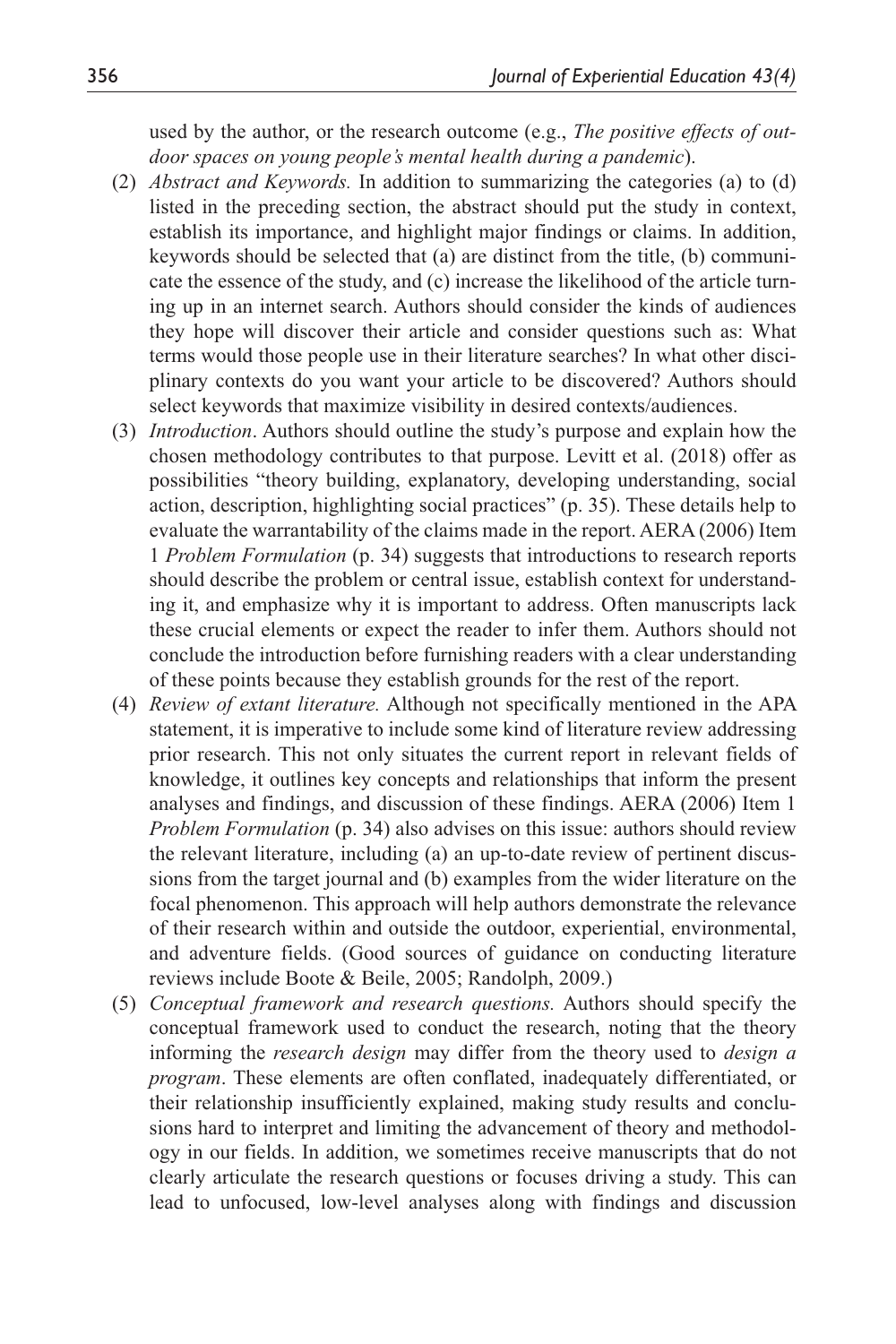sections that are neither conceptually illuminating nor practically instructive. Clear, theoretically informed research questions or focuses are critical parts of all empirical reports, including presentations of qualitative research.

- (6) *Method: Participants and data sources.* Qualitative research often involves fewer participants than quantitative studies. Although researchers typically should not feel compelled to justify their sample size, it is important to observe (and state) the limits of their analyses based on their sample size and characteristics. In general, smaller sample sizes lend themselves to very rich description or fine-grained analyses rather than thematic saturation, which requires greater breadth and diversity within the sample. Sample sizes should be justified not by an arbitrary or inappropriate standard (e.g., "statistical power") but rather by the objectives of the study, the tradition of inquiry employed, the analytic methods used, and the claims advanced by the author. Authors of reports with questionable sample sizes may wish to qualify their claims by using phrases like "provisional," "exploratory," and "findings suggest," and by use of the past tense, as in "participants in this study said/reported . . . " rather than "participants in outdoor programs experience . . . " Regardless of sample size, sufficient information should be provided about the research participants to help readers determine whether broader inferences can be drawn from the study (see also the SRCD statement above).
- (7) *Findings/results.* Journal word limits constrain the amount of qualitative data that can be included in a research report. However, sufficient examples should be included to substantiate the major findings and claims. Tabular summaries are sometimes appropriate but are usually not sufficient by themselves, and researcher impressions without evidence from fieldnotes or other supporting data cannot be accepted. Data excerpts should be selected that most clearly illustrate the themes or findings. For brevity, authors may choose to omit data segments determined to be superfluous; however, additional data could be uploaded in a supplementary file if the journal permits (concerns about confidentiality might outweigh the desire for transparency with respect to qualitative data; authors should use their judgment). Data excerpts should be attributed to specific respondents, events, settings, and time points to inform readers of relevant context. To support the plausibility of their interpretation of the data, researchers should consider presenting possible alternative interpretations and offer reasons for rejecting them. If diagrams, illustrations, or photographs are important to include (e.g., in studies involving photo-elicitation), the images should help clarify the method, inform the analysis, or advance the reader's understanding of the focal phenomenon. If images are not essential for grasping the study's logic, helping establish context, or substantiating the author's claims, they should be excluded.
- (8) *Discussion.* Authors should synthesize their findings, specify the inferences that can be drawn from their analyses (bearing in mind there might be several inferences, and they could be contradictory), and argue for their contribution. This typically requires situating the claims in the context of prior research or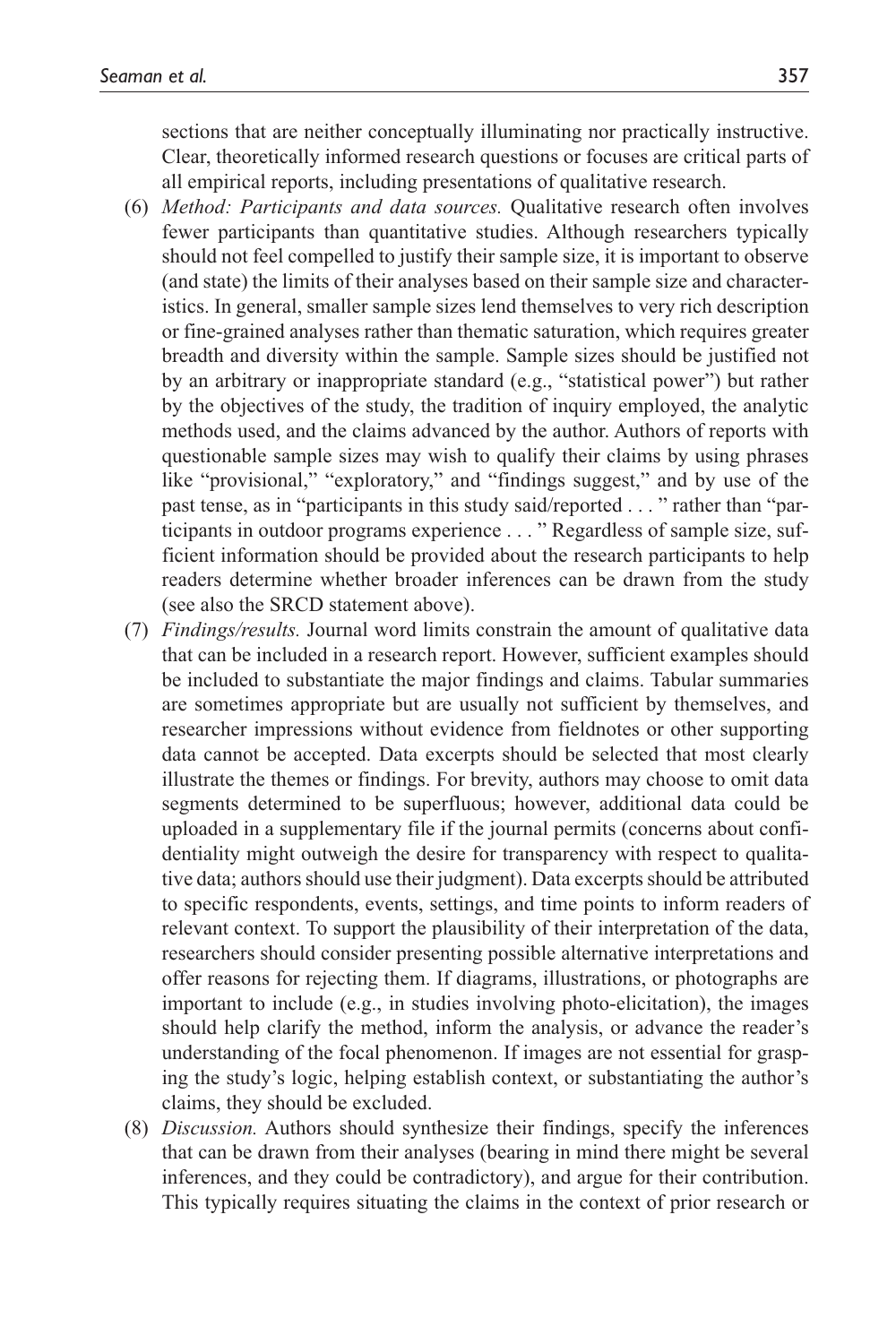other relevant literature. The discussion should also make clear what is known as a result of the research that was not known before. In doing so, authors should address questions such as: what conceptual, methodological, or practical issue does the research help address? How do these specific findings help readers to better understand a phenomenon and/or advance knowledge in this area? Acknowledging the study's limitations is also necessary, either in a separate "Limitations" section or alongside other points.

(9) *Conclusion*. This section should re-articulate the issues raised in the Introduction, summarize the key points or outcomes of the research, and emphasize its impact and significance in the appropriate context. Application of the research to an international audience is also important for publication in this suite of journals.

## *Reporting Quantitative Research*

The APA statement for reporting quantitative research in psychology (Appelbaum et al., 2018) is very comprehensive. In the following section, we focus mainly on selected items from Table 1: *Journal Article Reporting Standards* (JARS), which provides information recommended for inclusion in manuscripts that report new data collections regardless of research design (pp. 6–7). We highlight points that are often missed in manuscripts submitted to our journals. As most of the quantitative articles we receive are effect studies of varying durations, we also draw on Table 4: *Reporting Standards for Longitudinal Studies* (p. 14).

- (1) *Manuscript structure.* Unlike reports of qualitative research, reports of quantitative research should typically follow the five-part reporting structure of *Introduction, Literature Review, Material and Methods, Results*, and *Discussion/Conclusion.*
- (2) *Title.* In the title, authors should mention the phenomena under investigation and the relationships between key constructs or variables. Furthermore, the research populations should be identified in the title whenever possible (see SCRD statement above).
- (3) *Abstract and Keywords.* The abstract should begin with a clear statement of the problem under investigation and present the main hypotheses followed by a description of the research population, "specifying their pertinent characteristics for this study" (p. 6). A more thorough and detailed description should follow in the body of the manuscript. The method should be described including the research design, sample size, materials used, outcome measures, and data collection procedures. The main findings should be reported in plain language and should be substantiated by effect sizes and confidence intervals and/ or statistical significance levels for frequentist analyses, or Bayes factors and/ or credible intervals for Bayesian analyses. The abstract should conclude by reporting implications or applications of the findings. Authors should select keywords that are likely to be used by other scholars searching for relevant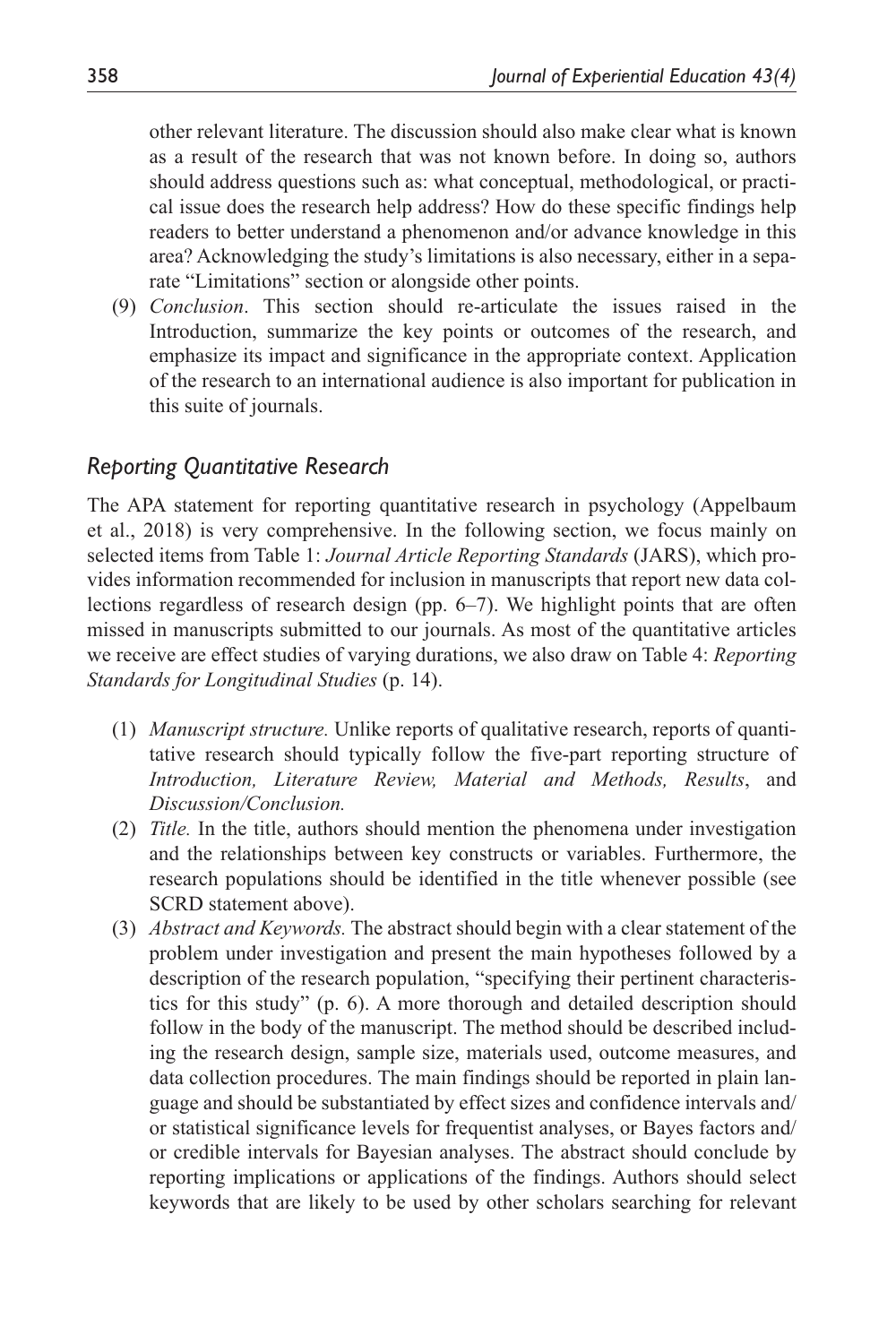studies (see expanded discussion on keywords in qualitative section above). For quantitative studies, a keyword that indexes the methods used in the study is often helpful to include (authors of qualitative reports might also consider this suggestion).

- (4) *Introduction.* Authors should state the importance of the problem, including its theoretical and/or practical implications, and provide a summary statement capturing main themes from the up-to-date scholarship. Thereafter, specific hypotheses, aims, and objectives should be stated.
- (5) The *Literature Review*, or review of previous research, should provide a comprehensive summary and discussion of current scholarship both within the target journal and from other relevant sources. Authors should demonstrate familiarity with recent studies concerning the basic phenomena underlying the focus of their research in other disciplinary journals to align, justify, and characterize their scholarship with reference to recent primary research.
- (6) *Materials and Methods.* This section must enable the reader to retrace all steps in the research process and gauge the findings on the basis of the information provided. Please be aware that not all readers will be familiar with the highly technical language sometimes used to report quantitative research, so basic explanations of terms will enable more readers to access the article. If relevant, authors should report inclusion and exclusion criteria for the participants, including any restrictions based on demographic or logistical considerations. It is important to describe the procedures for the selection of participants as well as the settings and locations where the data were gathered, and details of the sampling plan, including power and precision calculations, if the sample is in fact randomized. It might also be important to identify the dates of data collections. For longitudinal designs, the sample characteristics are especially important and should be reported for each measurement occasion, including reasons for any attrition. As modeling of change over time in statistical analyses can be done in various ways, authors should argue for their choice of analytical strategy based on the specific features of the data and the research questions, i.e., if time is conceptualized categorically ("pre," "post," "post-plus") or as real-time intervals. Especially when results of more than two time points are presented graphically with line charts, we encourage authors to consider how time is reflected in the study.

 A central focus of the methods section should be the description and definition of all primary and secondary measures and covariates, including measures collected but not included in the report, if this is critical to understanding the design. If applicable, methods used to enhance the quality of the measurements (e.g., training and reliability of data collectors/experimenters) should be described, and information on validated instruments provided. Researchers must also include reliability estimates for scales used in their research, based on *their own* data rather than past reports. (Estimates may be reported in either the methods or results sections.) In any case, it must be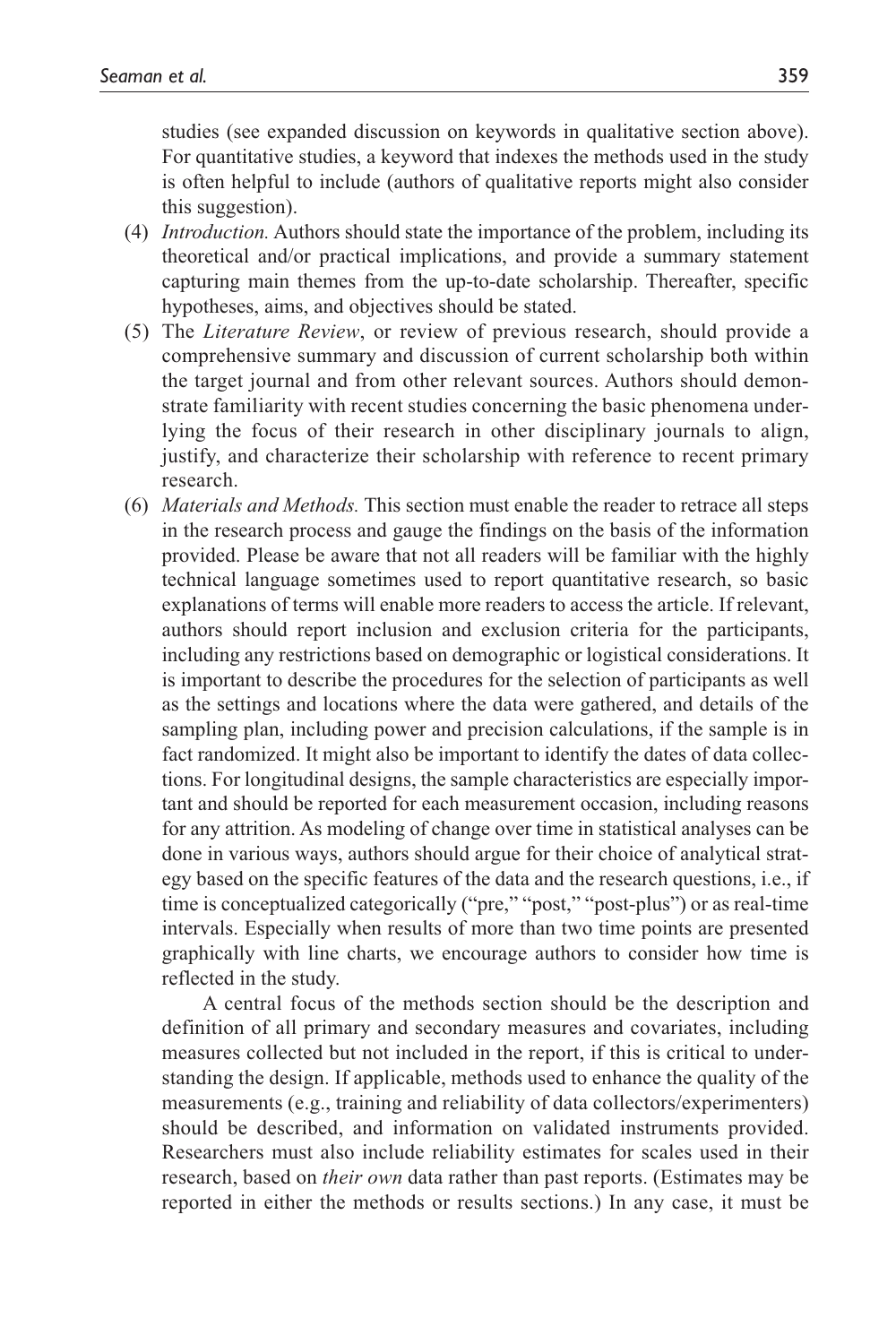demonstrated that the measurement model actually worked in the sample. In some studies, this might include establishing a model with factor analytical procedures to verify that the measured change can be attributed to the participant and not the instrument.

 Changes to any items or variables (and the supporting rationale) must be reported. When using psychometric scales, this calibration can be difficult to accomplish, especially with small sample sizes. The APA statement (Appelbaum et al., 2018) requires test–retest reliability in longitudinal studies (p. 7), which builds on the concept that rank-ordering of the scores is stable over repeated measures. However, the reliability of observed scores at a given time point does not necessarily translate to their reliability at other times. In cases where growth or decrease of a score is modeled (which is the case in most longitudinal intervention studies we have seen in the JOREL, JOEE, JAEOL, and JEE), we encourage authors to (a) test for partial and/or approximate measurement invariance (MI) of the factor structure of the score and (b) establish measurement models that allow for comparisons over time and between groups (e.g., between classes or gender). We consider it more appropriate to report any difficulties in MI rather than simply assuming stability of the instruments and to critically evaluate the credibility of the results in the discussion section. The different models analyzed in this MI process may be most effectively reported as supplementary material in an online repository, either provided by the journal or on public online services. In such cases, where the stability of instruments over time and/or across groups can only be assumed, warrantability may be aided by arguing for the validity of the instruments from a theoretical perspective.

 Depending on the design of the study, specific additional information may be required that cannot be elucidated here. Most importantly, the analytic rationales and strategies for inferential statistics need to be described for primary hypotheses, secondary hypotheses, and exploratory hypotheses.

(7) *Results.* The total number of subjects ("n"s) in each group at each stage of the study should be reported. In more complex studies, a flowchart diagram might be appropriate for reporting this. With respect to the statistics and data analysis, diagnostic tests that have been run on the data are required, including an analysis of missing data and the chosen strategy to deal with them, descriptive statistics with checking assumptions of normality, and strategies to deal with violations of the latter.

 For all inferential statistics, authors should provide the results of all tests conducted, including the exact *p*-value if null hypothesis statistical testing (NHST) methods were employed. Effect size estimates and confidence intervals should also be included. For regression analyses, correlation tables for all variables in the models are often helpful.

 For complex data analyses (e.g., structural equation models, generalized hierarchical models, and factor or other multivariate analyses), the results of model comparisons and fit indices should be reported, together with any estimation problems (e.g., failure to converge or other analytic anomalies).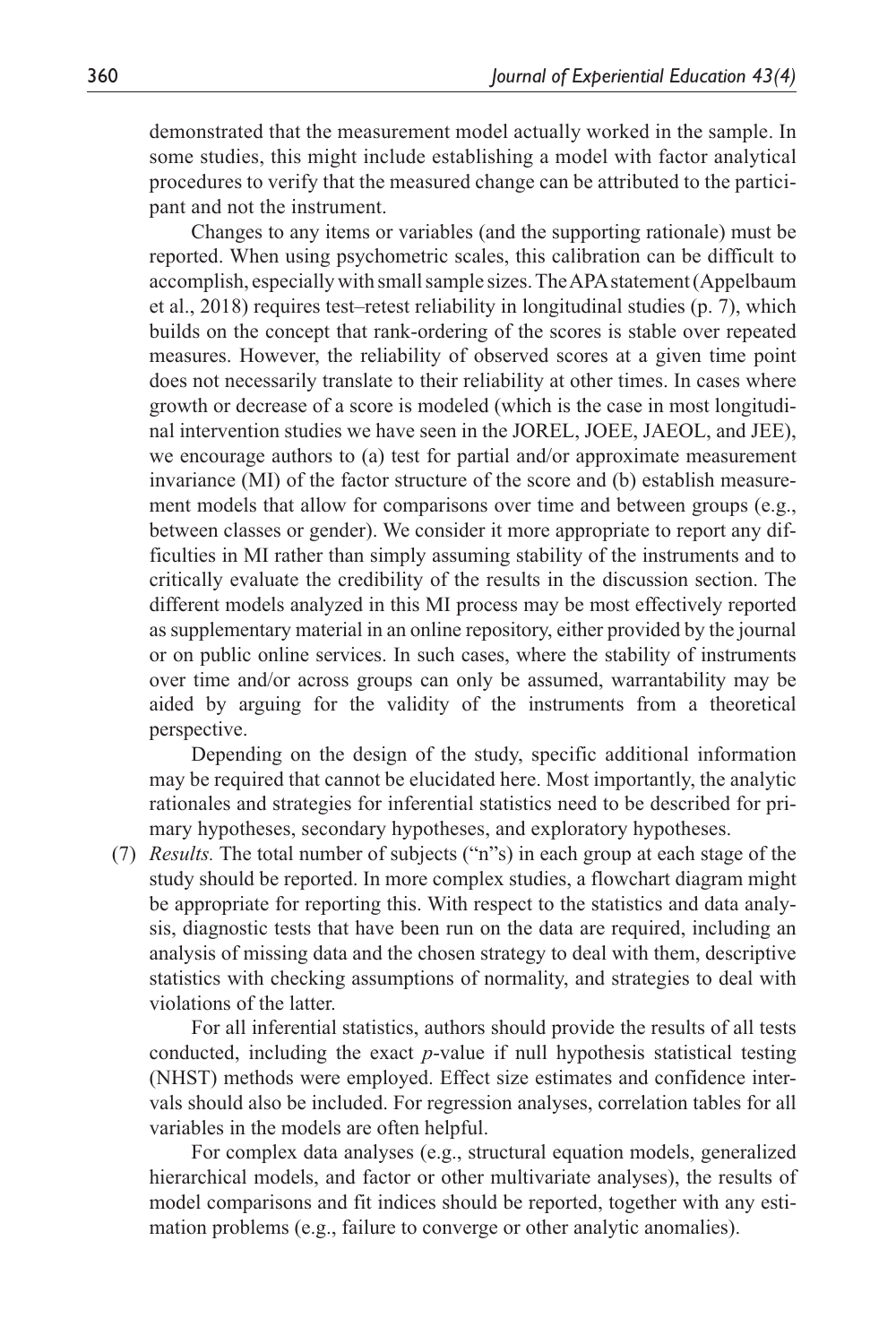- (8) *Discussion.* In this section, authors need to make a clear statement for or against all the hypotheses tested in the analysis and discuss the results in relation to similar or different findings in the literature. The results should be interpreted with reference to sources of potential bias, threats to internal and external validity, and the adequacy of sample sizes and sampling validity. Authors should then critically discuss the generalizability of their findings (external validity), taking into account the target population (sampling validity; see SRCD section above) and other contextual issues (e.g., setting, measurement, time, ecological validity). Finally, implications for future research, theory, and/or practical and policy recommendations should be stated.
- (9) *Conclusion.* The conclusion section in a quantitative article is no different from the qualitative research paradigm. Please refer to the section above.

## **Summary and Conclusion**

The purpose of this essay was to review salient points from recently published statements by leading associations and to discuss their applicability to research reports submitted to the JOREL, JOEE, JAEOL, and JEE. Our aim was not to prescribe specific scholarly agendas but rather to provide guidelines for reporting research in the journals we manage. Our effort was occasioned by the 2018 publication of the APA guidelines, the SRCD's adoption of a sociocultural policy for their journals in 2020, and similar reports issued internationally (e.g., by the British Educational Research Association; see Wyse et al., 2018). As these guidelines are already circulating in academic communities that intersect with ours, it seemed appropriate to examine their implications for authors seeking to publish in the JOREL, JOEE, JAEOL, and JEE, and also for reviewers and consumers of research in these outlets.

Our presentation was selective as our purpose was to identify points most appropriate to our journal contexts. We again recommend that readers consult the original statements for more specific guidelines, which we believe merit consideration over and above what we were able to include here. We also do not wish to close without referencing some of the broader factors that shape how research is reported and journal priorities are established. Although a thoroughgoing discussion of these topics is beyond the scope of the present essay, it seems important to acknowledge, first, the crucial role *methodology* plays in determining the conduct of research and how it ultimately gets reported. Because the AERA, SRCD, and APA statements focus on research *reporting*, they understate this basic aspect of the research enterprise. We want to emphasize its importance here and refer readers to sources that explore the topic in greater depth. Of the many fine sources available, two might be of particular interest to researchers in the outdoor, experiential, environmental, and adventure fields. These include *Theory and philosophy in education research: Methodological dialogues* (Quay et al., 2018) and *Research methods in outdoor studies* (Humberstone & Prince, 2019).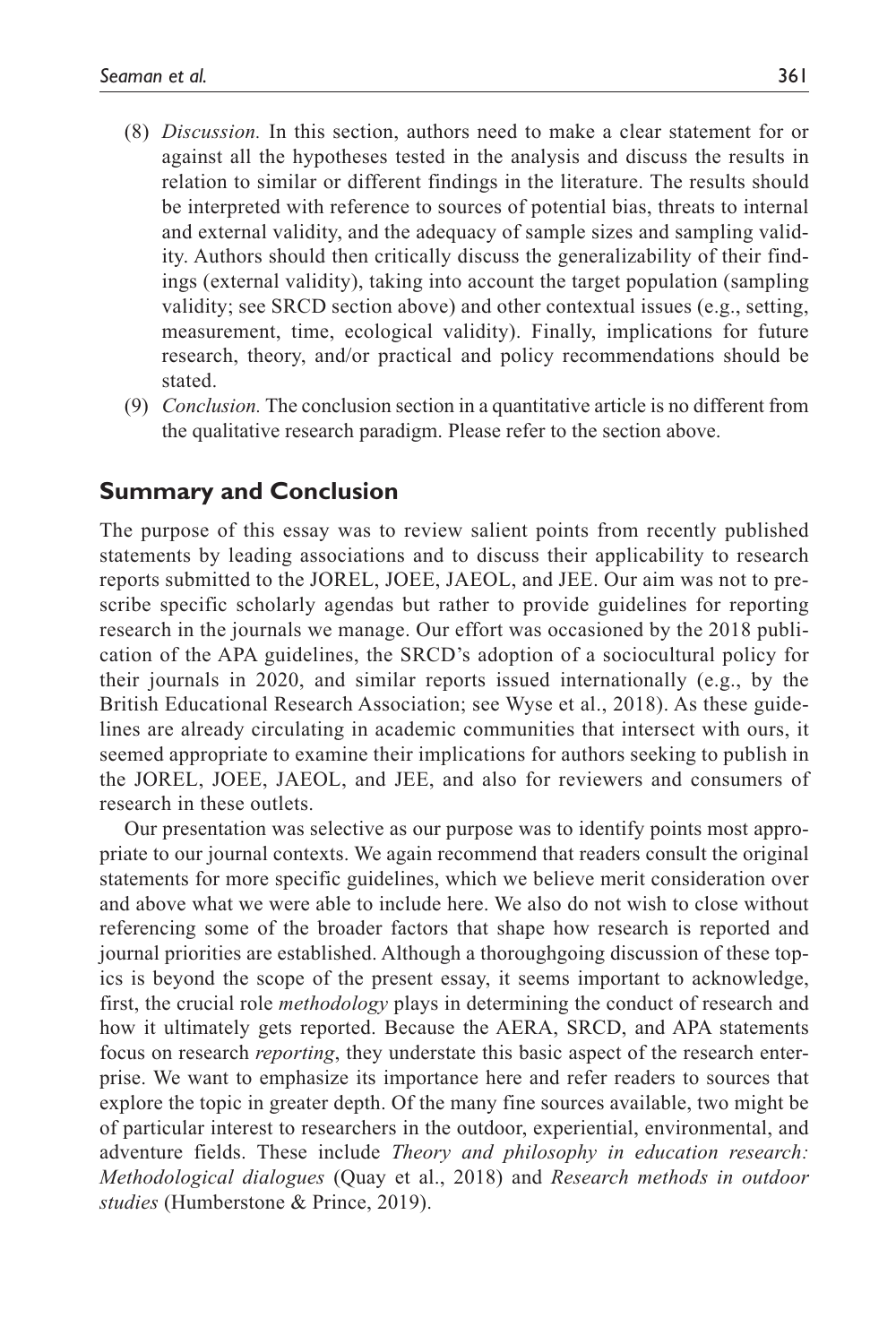Second, a significant feature in the current world of academic publishing is the concept of *citation metrics.* In brief, a citation metric is a numeric value that estimates a journal's impact, significance, and reach. This value is computed using a number of factors, but a common method involves dividing the number of citations of published articles over a given time period (e.g., two years) by the total number of articles published in that same period. Hence, a higher value ostensibly indicates greater impact and reach of that journal. Other extraneous factors can influence this calculation, for instance, the size of a given field and the way the journal is indexed by its publisher. In our cases, the JAEOL has been produced by a major academic publisher for 15 years, which may position it more prominently than its peers in some evaluative systems such as SCOPUS (see <www.scopus.com>).

Citation metrics matter to journals because they not only signal a journal's prestige, they are used in consequential matters like institutional subscriptions and faculty promotion. Citation metrics can influence a library's purchasing decisions and guide scholars' choices about where to submit their research. They therefore shape what a journal receives, and thus publishes, along with its fiscal health. Space prohibits us from examining this somewhat controversial topic in any greater depth, but readers can consult Allin et al. (2020) for further discussion. (For more on the most prominent citation metric, Clarivate Analytics' *Impact Factor*, see Garfield, n.d. For a critical view on citation metrics, see the *San Francisco Declaration of Research Assessment*, or DORA, at <https://sfdora.org/read/>.)

Finally, readers may wonder how the guidelines included in this essay affect the submission processes or publication policies of the JOREL, JOEE, JAEOL, or JEE. To be clear, we are neither proposing nor adopting any blanket policies across all of these journals, and we remain committed to their diversity and autonomy as independent outlets. Readers are advised to consult the *submission guidelines* pages on each journal's website for specific guidance stemming from the recommendations outlined in earlier sections. There authors can find further direction on, for example, reporting ethical approval in reports involving human subjects or uploading supplementary files including datasets, instruments, or additional analyses. Journal websites are listed after the references below. Readers are of course also encouraged to contact the respective authors with further questions about the recommendations provided here, which we hope will aid in refining the reporting, review, and consumption of research in outdoor, experiential, environmental, and adventure education or recreation fields.

### **Acknowledgments**

The authors wish to thank Dr. Pat Maher for managing this essay, the two anonymous reviewers for their comments, and Julia Slater and Gaurav Kumar at SAGE Publications for producing this article as a freely available resource.

### **Declaration of Conflicting Interests**

The author(s) declared no potential conflicts of interest with respect to the research, authorship, and/or publication of this article.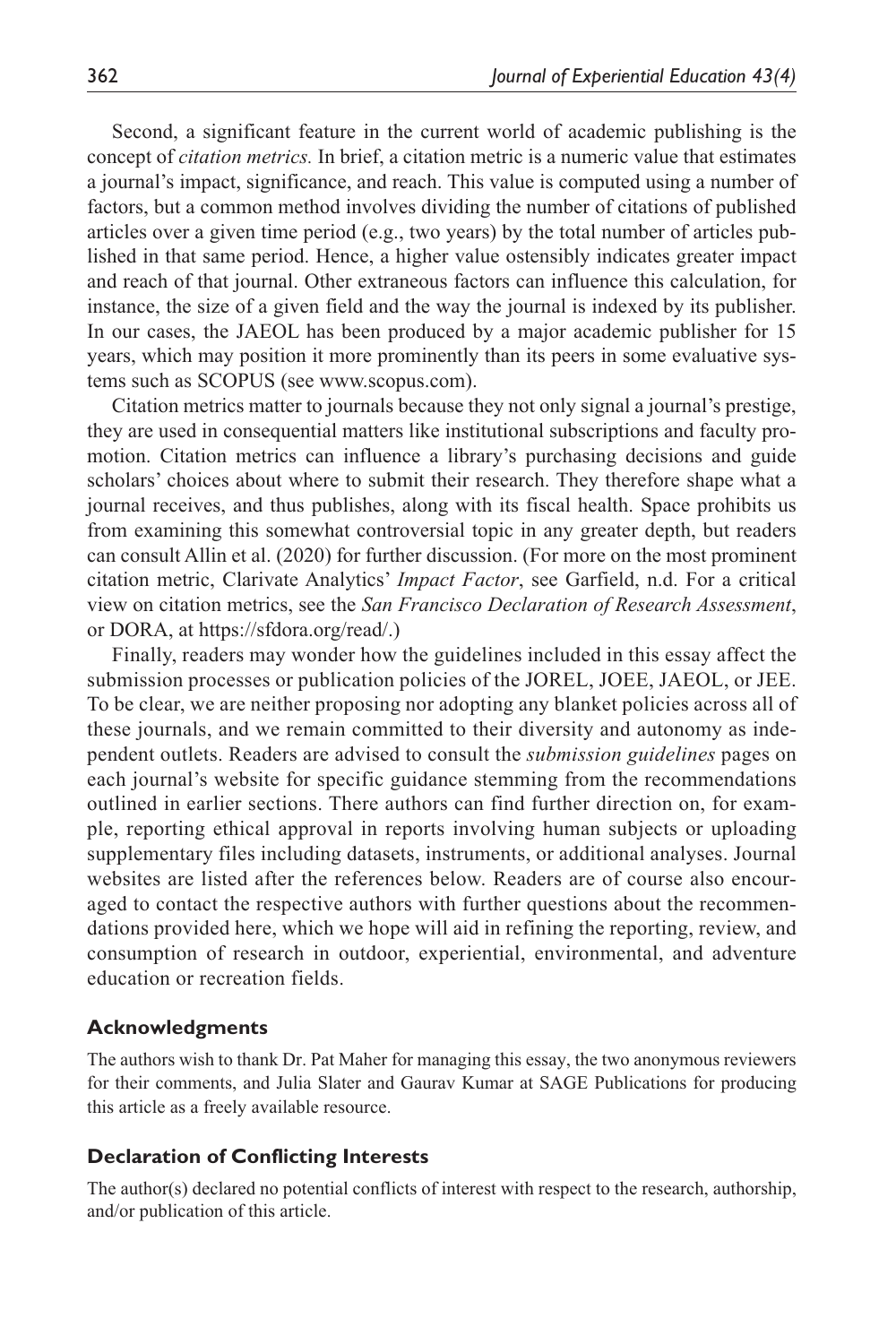## **Funding**

The author(s) received no financial support for the research, authorship, and/or publication of this article.

## **Note**

1. To maintain the integrity of the publishing process, Dr. Pat Maher, former co-Editor and current Associate Editor of the JEE, was asked by the authors to manage this essay. The authors provided Dr. Maher with a list of potential reviewers from each participating journals' Editorial Board. Dr. Maher solicited two reviews from that list or other individuals of his choosing, which remained blind to the authors. Dr. Maher managed the submission workflow outside the regular JEE online system, otherwise the identities of the reviewers would have been visible to the first author, who has administrative privileges in the system. Authors appear alphabetically after the first author.

## **References**

AERA, SRCD, and APA Statements

- American Educational Research Association. (2006). Standards for reporting on empirical social science research in AERA publications. *Educational Researcher*, *35*(6), 33–40. [https://www.aera.net/Portals/38/docs/12ERv35n6\\_Standard4Report%20.pdf](https://www.aera.net/Portals/38/docs/12ERv35n6_Standard4Report%20.pdf)
- Appelbaum, M., Kline, R. B., Nezu, A. M., Cooper, H., Mayo-Wilson, E., & Rao, S. M. (2018). Journal article reporting standards for quantitative research in psychology: The APA Publications and Communications Board Task Force report. *American Psychologist*, *73*, 3–25. https://doi.org/http://dx.doi.org/10.1037/amp0000191
- Levitt, H. M., Creswell, J. W., Josselson, R., Bamberg, M., Frost, D. M., & Suárez-Orozco, C. (2018). Journal article reporting standards for qualitative primary, qualitative meta-analytic, and mixed methods research in psychology: The APA Publications and Communications Board Task Force report. *American Psychologist*, *73*(1), 26–46. https://doi.org/10.1037/ amp0000151
- Society for Research on Child Development. (2020). *SRCD sociocultural policy*. [https://www.](https://www.srcd.org/news/new-sociocultural-policy-enacted-across-all-srcd-journals) [srcd.org/news/new-sociocultural-policy-enacted-across-all-srcd-journals](https://www.srcd.org/news/new-sociocultural-policy-enacted-across-all-srcd-journals)

## **Other References**

- Allin, L., Prince, H., & Humberstone, B. (2020). Publication and dissemination. In B. Humberstone & H. Prince (Eds.), *Research methods in outdoor studies* (pp. 307–316). Routledge.
- Boote, D., & Beile, P. (2005). Scholars before researchers: On the centrality of the dissertation literature review in research preparation. *Educational Researcher*, *34*(6), 3–15. [https://doi.](https://doi.org/10.3102/0013189X034006003) [org/10.3102/0013189X034006003](https://doi.org/10.3102/0013189X034006003)
- Corbin, J., & Strauss, A. (2008). *Basics of qualitative research: Techniques and procedures for developing grounded theory*. SAGE.
- Garfield, E. (n.d.). *The clarivate analytics impact factor*. https://clarivate.com/webofsciencegroup/essays/impact-factor/
- Henrich, J., Heine, S. J., & Norenzayan, A. (2010). The weirdest people in the world? *Behavioral and Brain Sciences*, *33*, 61–135. https://doi.org/10.1017/S0140525X0999152X
- Humberstone, B., & Prince, H. (Eds.). (2019). *Research methods in outdoor studies*. Routledge.